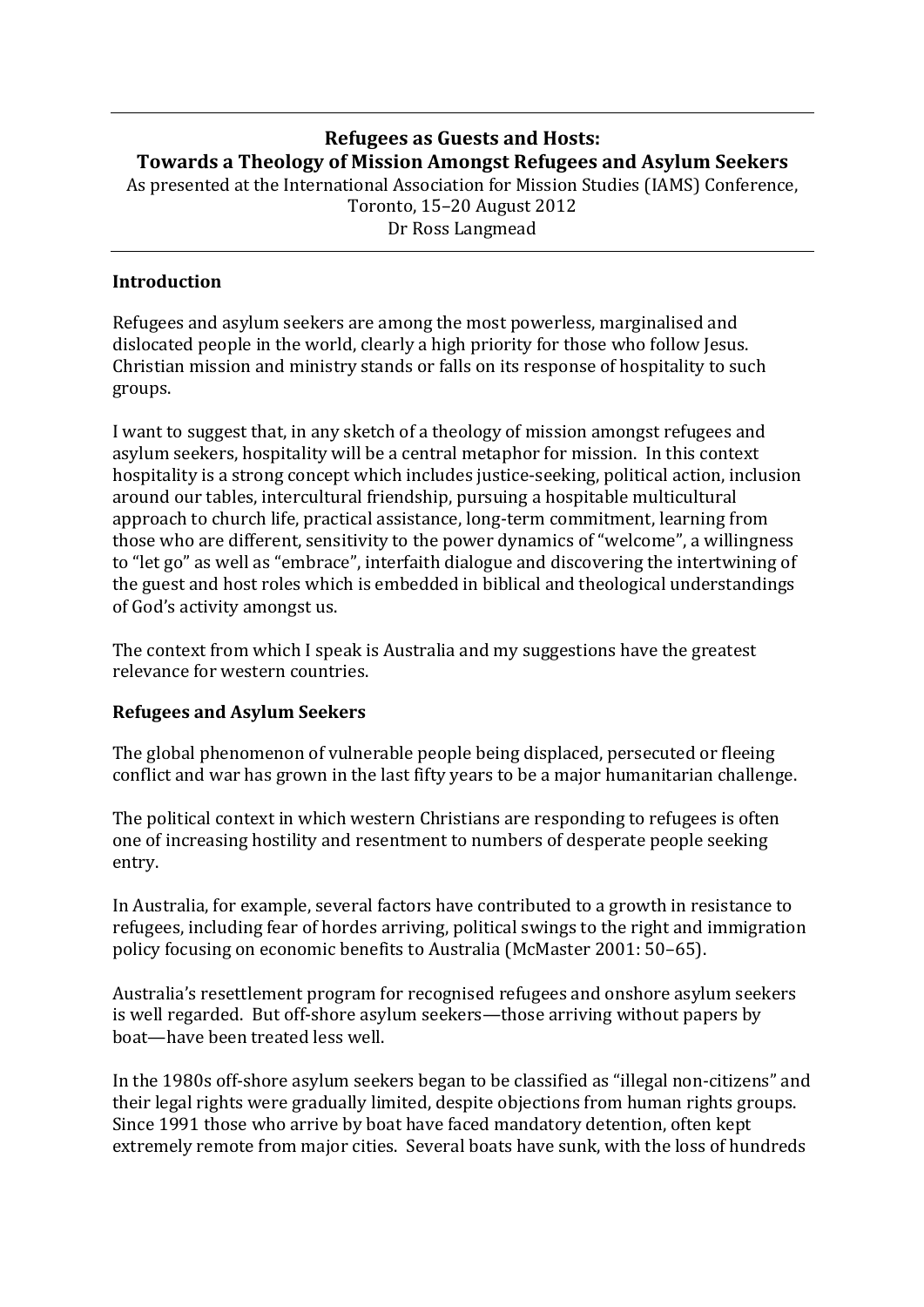of lives, in a political atmosphere that favours immigration control above humanitarian assistance. 

For a decade the media in Australia have been dominated by a host of related issues such as indefinite detention of asylum seekers, their mental health, the detention of children, harsh conditions, long processing times and temporary visas with few rights attached.

Many of the refugees I know have been through rape, imprisonment and torture and now face further detention, fear, powerlessness, uncertainty, poverty and the possibility of repatriation in danger. It is clear that refugees and asylum seekers are among the most marginalised people we are likely to meet in the West. If Jesus came to bring life, and to bring it abundantly (In  $10:10$ ), these people, of all people, deserve to experience the Good News in all of its dimensions.

Fortunately, a strong and focused concern for the most marginalised is deeply embedded within the Christian tradition. I will briefly draw out some strands of that concern, which begins with the Christian understanding of God and God's mission.

### **The Marginalised Are at the Centre**

The centre of Christian faith is Jesus Christ, who himself began life as a refugee.

In his *life* Jesus consistently broke boundaries and reversed the social order in affirming the human dignity and blessedness of those on the margins of his society. In his *death* Jesus was executed alongside common criminals by crucifixion, the form of death reserved by Romans for slaves, rebels and despised foreigners. Jesus' identification with the margins is unmistakable.

His *teaching* centred on the kingdom of God, an upside-down kingdom (Kraybill 2003) which is especially for the poor and excluded.

Of particular relevance to refugees is Jesus' promise that God's realm is especially good news for those who are persecuted for the sake of justice  $(Mt 5:10)$ , for those who are poor, who weep now and who are hungry (Lk 6:21). This gracious realm is a hospitable tree whose branches give birds a place to nest  $(Lk 13:19)$ .

Jesus' mission is to bring good news to the poor, release for the captives, healing for the sick and liberation for the oppressed  $(Lk 4:18)$ . His parables often describe the switch from the centre to the margins, as in the story of the great banquet (Lk  $14:15-24$ ). There is also a dramatic switch in Jesus' biting story of the judgement in Matthew 25. Only when serving those who are hungry, thirsty, sick, naked, imprisoned and foreigners—and what better summary could there be of the extremities faced by so many refugees?—are the people of all nations serving Christ himself and living into God's gracious realm (Mt 25:31-46).

Jesus stands in a rich Hebrew tradition in which God is merciful and just, and as Psalm 9:9 says, "a refuge for the oppressed, a place of safety in times of trouble". God sees the needs of the widows, orphans and foreigners and acts on their behalf (Deut 26:12,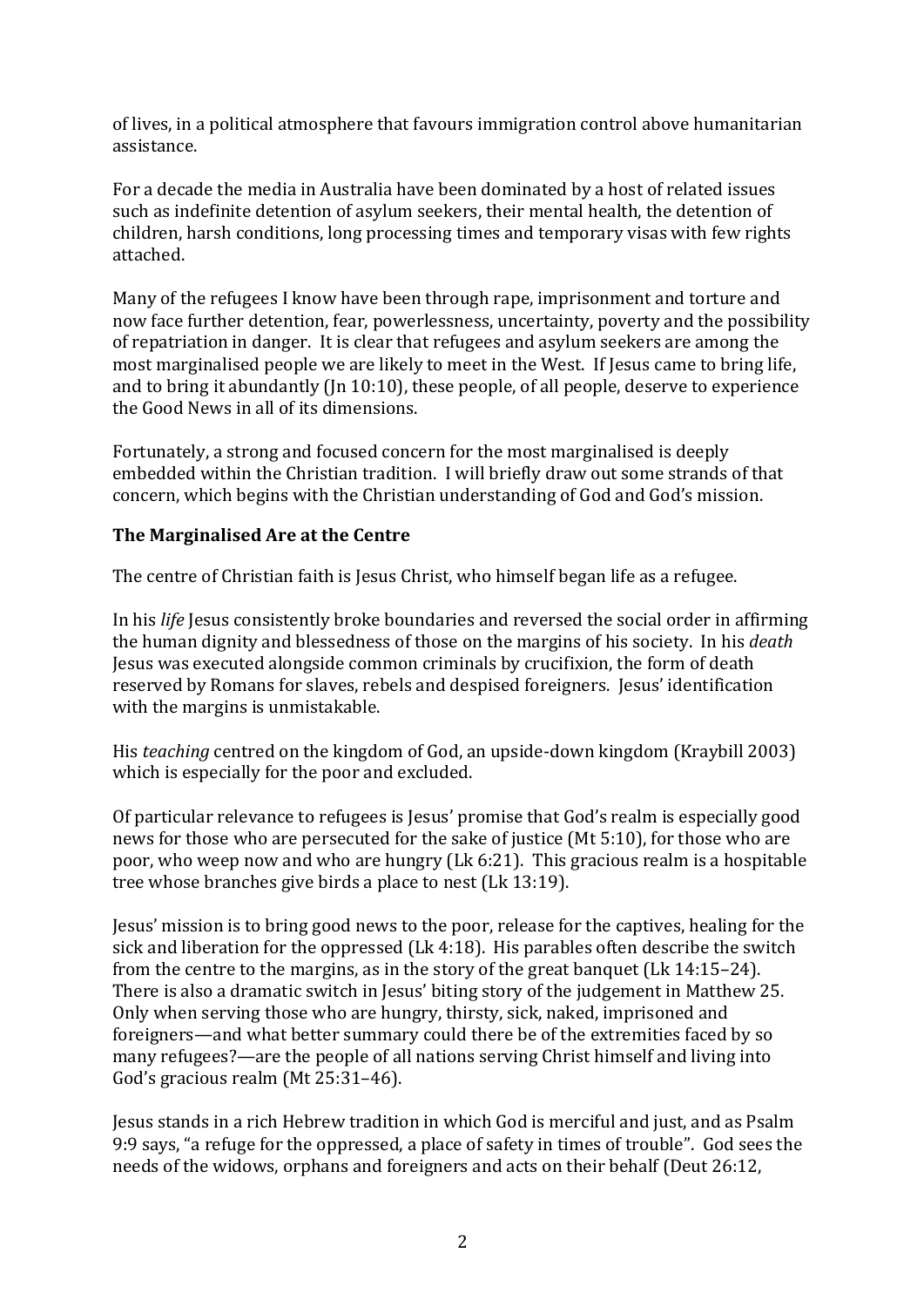24:21). In the Exodus, God liberates the Israelite refugees from their oppression (Ex 3:7–8). 

The prophetic tradition out of which Jesus speaks calls God's people to worship and fast through justice seeking and standing by the poor (Is  $58:6-8$ ).

Christian mission is a response to the mission of God as understood through the lens of Jesus. It is to take up the cross and follow Jesus (Mk 8:34), to live into the gracious realm of God and proclaim the Good News.

Even this brief review of what the Good News of Jesus means in relation to those who are pushed to the margins in persecution, poverty, landlessness, orphanhood, widowhood and statelessness makes it clear why it is at the core of the Christian faith to defend refugees and asylum seekers. If the command to love our neighbour is seen through the eyes of the story of the good Samaritan (Lk  $10:29-37$ ), the neighbour is clearly the friendless stranger (Bretherton 2006: 139), one who is beaten up and abandoned by the side of the road, or perhaps left for years in a refugee camp or left to drown on the high seas in a leaky boat.

#### **Mission as Hospitality**

The metaphor for mission that most readily suggests itself in response to the plight of those seeking asylum is that of hospitality. Mission as hospitality or friendship has been fruitfully explored by several authors in recent writings. The very concept of hospitality is intertwined with that of the stranger. The New Testament word for "stranger" (*xenos*) also means "guest" and "host". Whether someone is a stranger or our guest depends entirely on how we respond to them (Pineda 1997: 33).

In this context I am using hospitality to mean much more than offering a meal or bed, or making someone feel comfortable in our presence. It is a strong and multidimensional concept similar to that of public friendship in classical Greek times, which (although only available between peers) involved solidarity and defence of the other (Moltmann 1978: 50–63). As Arthur Sutherland puts it, with particular relevance to refugees, "Christian hospitality is the intentional, responsible, and caring act of welcoming or visiting, in either public or private places, those who are strangers, enemies, or distressed, without regard for reciprocation" (Sutherland 2006: xiii).

The simple act of hospitality in the home is based on creating a safe and comfortable space for our guests. Making room, or creating space, is part of all dimensions of hospitality (Pohl 1999; Ross 2008: 173).

Theologically speaking, extending Christian hospitality is fundamentally a response to our experience of God, "gifting and honoring human beings with the super-abundant hospitality of God" (Byrne 2000: 124).

In teasing out further the dynamics of hospitality let us ground it in the context of welcoming and defending refugees and asylum seekers. My brief comments can be made under ten simple headings, which usually involve both reflective and practical aspects. What does Christian hospitality towards refugees and asylum seekers involve?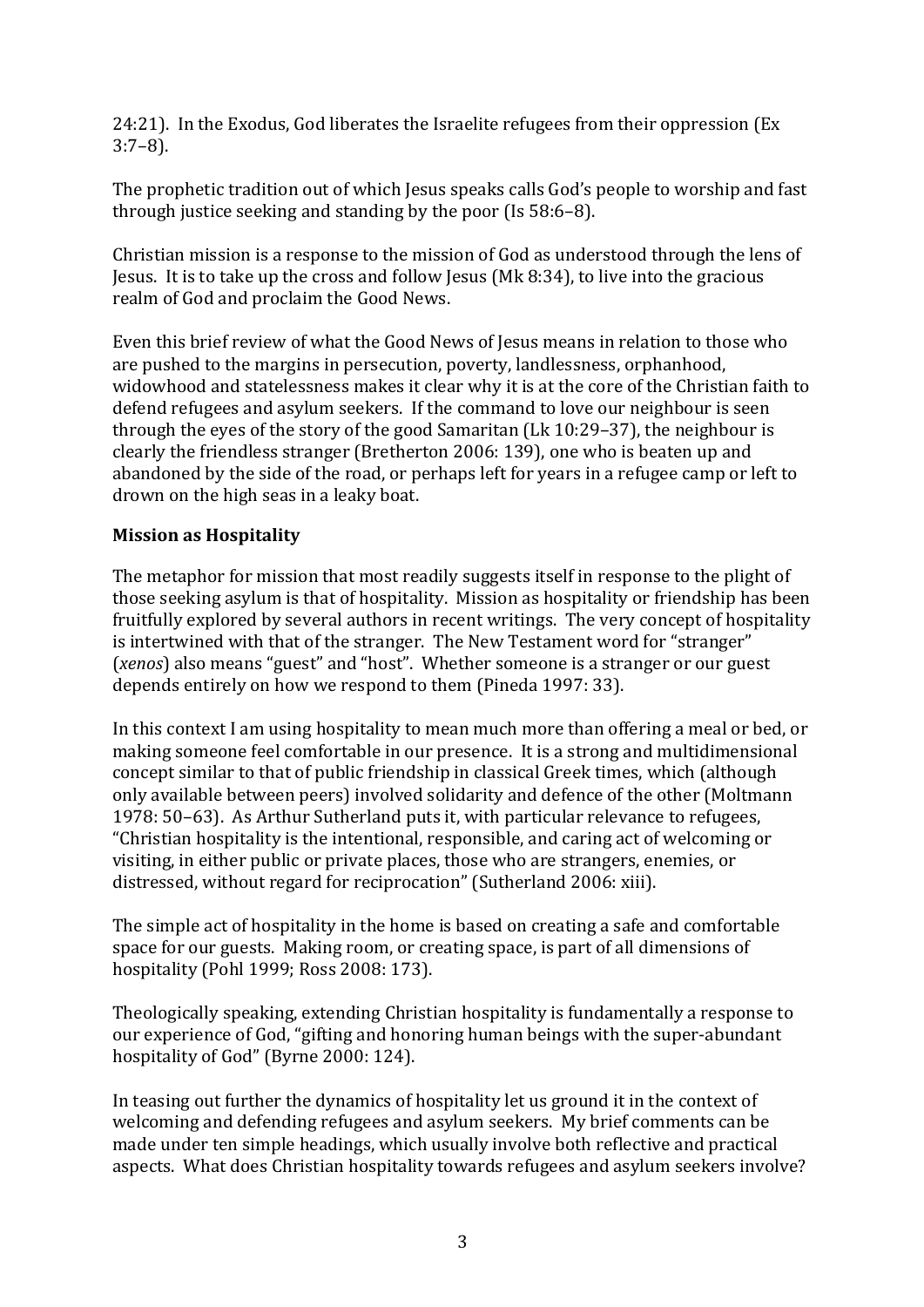# **Aspects of Hospitable Friendship**

### *1. Defending Human Rights*

If friendship involves solidarity we begin by defending the human rights of those whose humanity is denied. Justice is structural love, or the principle of love for all, distributed fairly in a social context. Christian mission involves at least the strong and active support of international instruments such as the Universal Declaration of Human Rights (United Nations 2007 [1948]).

### *2. Political Defence of Refugees and Asylum Seekers*

Defence of human rights leads to the more specific political defence of refugees and asylum seekers. In the Australian context churches have been the most consistent voice for ending mandatory detention, shortening processing times, restoring legal rights of appeal, improving detention conditions, allowing visitors to detention centres and abolishing temporary protection visas.

These first two aspects of hospitality exhibit the public friendship, or solidarity, referred to above, where Christians seek the merciful justice that characterises the God of the Bible.

#### *3. Settlement Assistance*

Hospitality involves making people feel "at home", and there are many aspects to welcoming as Christian mission. The dislocation that refugees experience in a new and rich country is massive. There are gaps in government settlement services which are filled by churches, often by migrant churches looking after their own.

### *4. Sanctuary and Temporary Accommodation*

Asylum seekers, who by definition seek sanctuary, often face long periods of application and assessment. Christian churches have a real role to play in providing "asylum", here meaning a place of safety more broadly. I'm aware of several churches or Christian agencies who offer sanctuary (technically illegal) or accommodation and practical assistance to those who await decisions.

### *5. Welcoming Multicultural Churches*

Christian hospitality involves being a sign of God's welcome by being hospitable multicultural churches. A hospitable faith community is intentional in its welcome, embracing difference as gift. It makes space for people's unique stories. It works to ensure diversity in worship styles, music, leadership, committees and ways of gathering. Food and laughter figure highly. It is more event-centred and celebration-oriented than program-centred (Foster 1997: 100-115).

When a congregation is offering hospitality well it is extending God's hospitality in the way lesus did and therefore is a holy place, a place of healing, of belonging and of shared meals. As such it is a sign of the gracious realm of God.

The first five aspects of hospitality outlined here emphasise the initiative and responsibility of the host, and carry the danger of assuming that the dynamics are oneway, in which "we" open up to "them" as gift. The next five complement them, by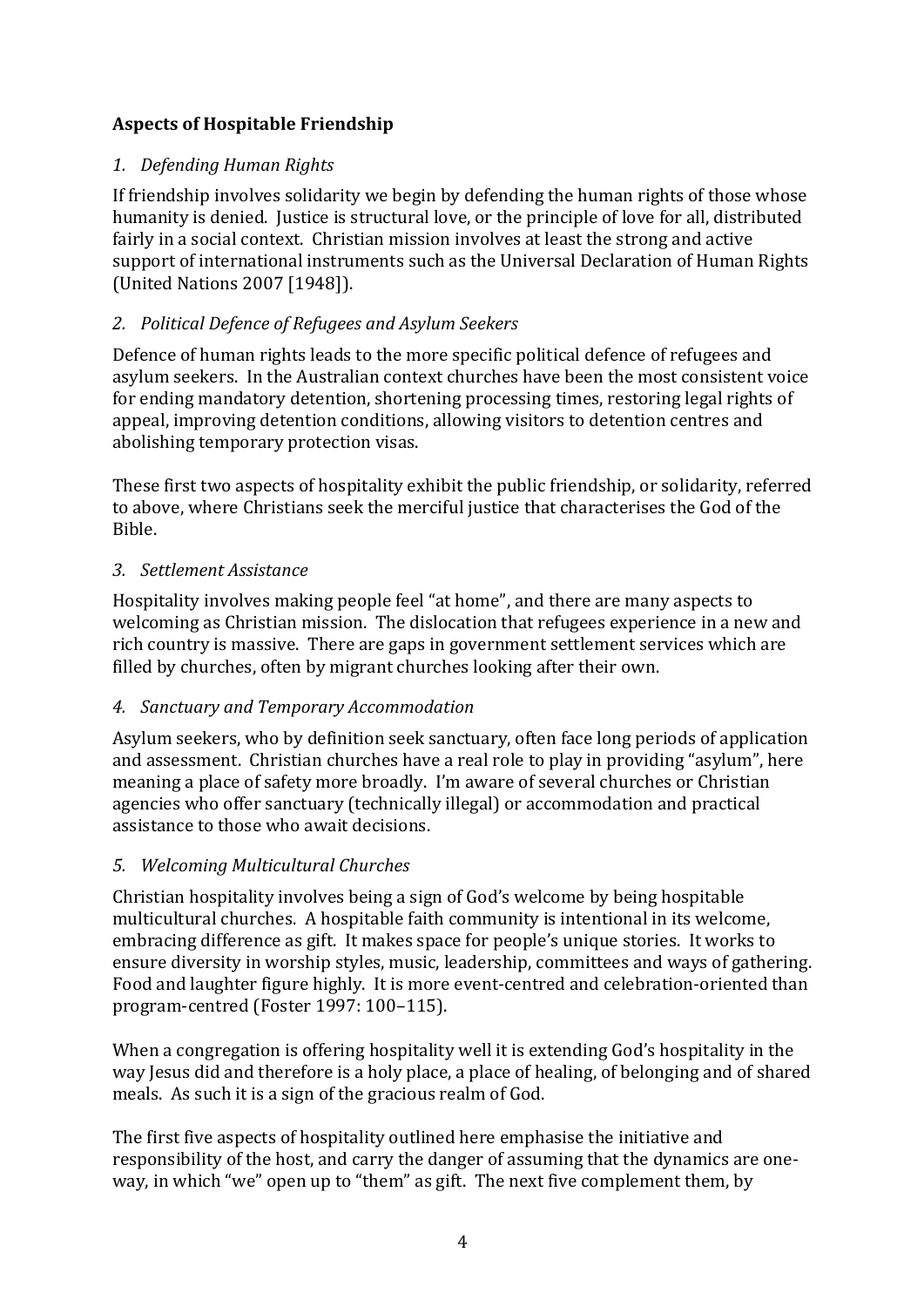reminding us that hospitality always involves a two-way relationship, one that at times can become transformative for both parties.

# *6. Intercultural Learning*

Christian hospitality involves not only opening up to "the other" but also to their world. Genuine hospitality involves genuine interest in guests, and refugees have amazing stories to tell of challenge, suffering and persistence. If we are open to it, we discover the holy and the divine in each person's story.

# *7. Interfaith Dialogue*

Most refugees happen to be religious, so the opportunity for intercultural learning is matched by openings for interfaith dialogue. Much of the church's service to refugees is to those who are Christian, but it is a challenge to care for those who belong to other faiths. A dialogical approach is the most appropriate for crossing great barriers.

### 8. *The Ethics of Welcoming*

Creating space for vulnerable people involves being aware of the power we hold. A deliberate strategy is usually needed for people in power to become aware of it and to counter it as much as is possible (Russell 2009: 43). As in the act of embrace, after the invitation, the response and the embrace there is appropriately a letting  $q_0$  symbolising respect and a recognition of difference (Volf 1996: 140–147). These are the ethics and dynamics of hospitality and embrace.

### *9. Meals and Personal Friendship*

Christian hospitality nearly always involves eating together and the development of personal friendship. Table fellowship goes deep. If it is an inclusive table it is a potent symbol of the diversity and richness of the gracious realm of God.

Despite the need for public and political friendship of refugees, all solidarity must contain a personal element. When we are friends, we lose the distinction between host and guest, which leads to the final and perhaps most important observation.

### *10. Unexpected Divine Presence*

Perhaps the greatest mystery of Christian hospitality is that in extending God's welcome as a host we so often become the guest, both because our guest becomes our host or because, more profoundly, the Jesus we serve through the poor and hungry  $(Mt 25)$ becomes our host. Hospitality often becomes a holy or divine moment and the occasion for the transformation of all involved (Russell  $2009: 82$ ), as the story of the road to Emmaus shows, and Hebrews 13:2, which speaks of entertaining angels unawares.

# **Conclusion**

In seeking to frame a theology of mission towards refugees and asylum seekers I have turned to the metaphor of mission as hospitality. It is based on the character of God and the special concern of the gospel for the most vulnerable and marginalised.

I've suggested that mission as hospitality has a strong, public character, with many dimensions, from justice seeking to opening our homes and being welcoming faith